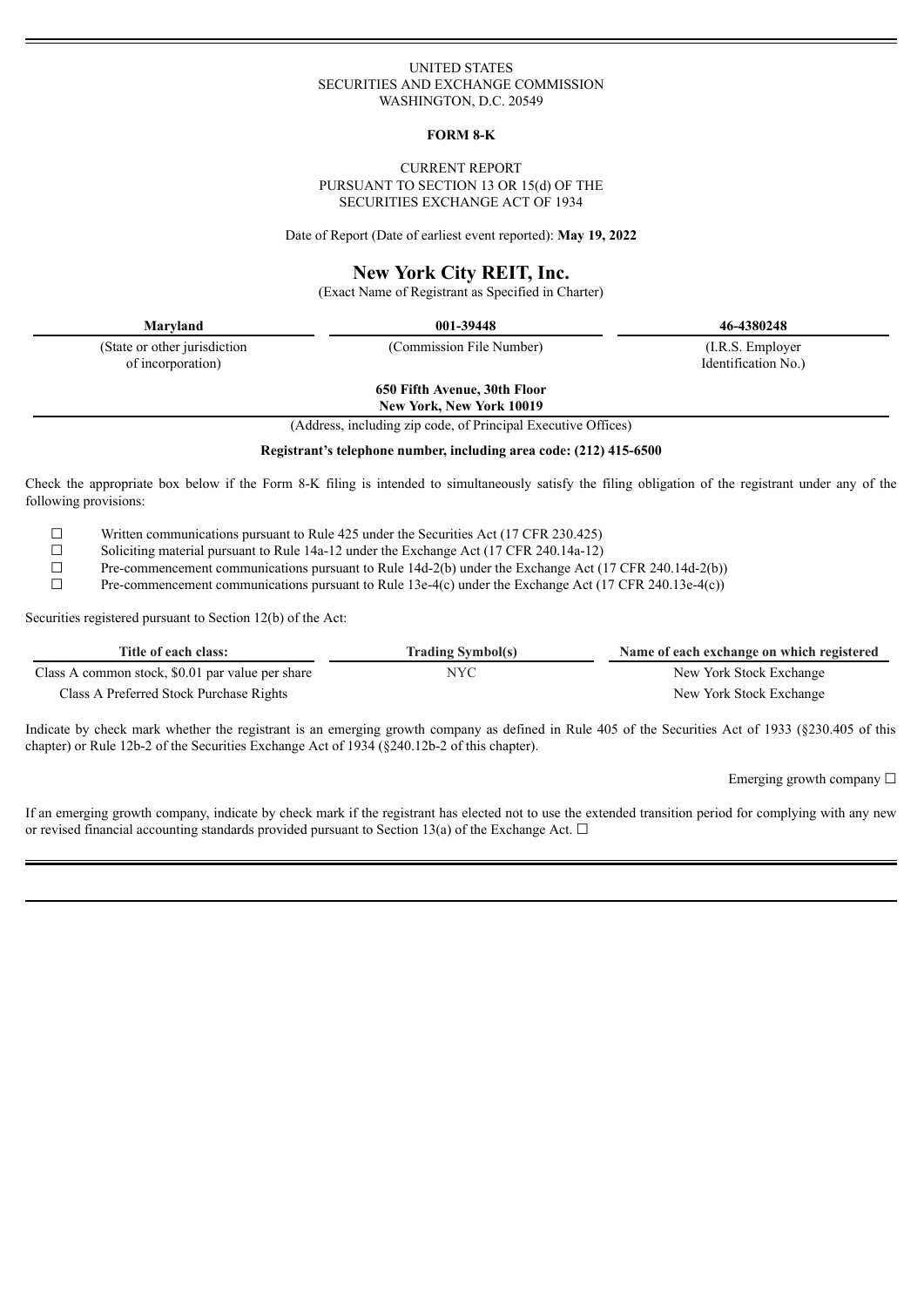## **Item 7.01. Regulation FD Disclosure.**

On May 19, 2022, New York City REIT, Inc. (the "Company") issued a press release, a copy of which is attached hereto as Exhibit 99.1. The information set forth in Item 7.01 of this Current Report on Form 8-K and in the attached Exhibit 99.1 is deemed to be "furnished" and shall not be deemed to be "filed" for purposes of Section 18 of the Securities Exchange Act of 1934, as amended (the "Exchange Act"), or otherwise subject to the liabilities of that Section. The information set forth in Item 7.01 of this Current Report on Form 8-K, including Exhibit 99.1, shall not be deemed incorporated by reference into any filing under the Exchange Act or the Securities Act of 1933, as amended, regardless of any general incorporation language in such filing.

## **Item 9.01. Financial Statements and Exhibits.**

## **(d) Exhibits**

| <b>Exhibit No.</b> | <b>Description</b>                                                                                       |
|--------------------|----------------------------------------------------------------------------------------------------------|
| <u>99.1</u>        | Press Release dated May 19, 2022                                                                         |
| 104                | Cover Page Interactive Data File - the cover page XBRL tags are embedded within the Inline XBRL document |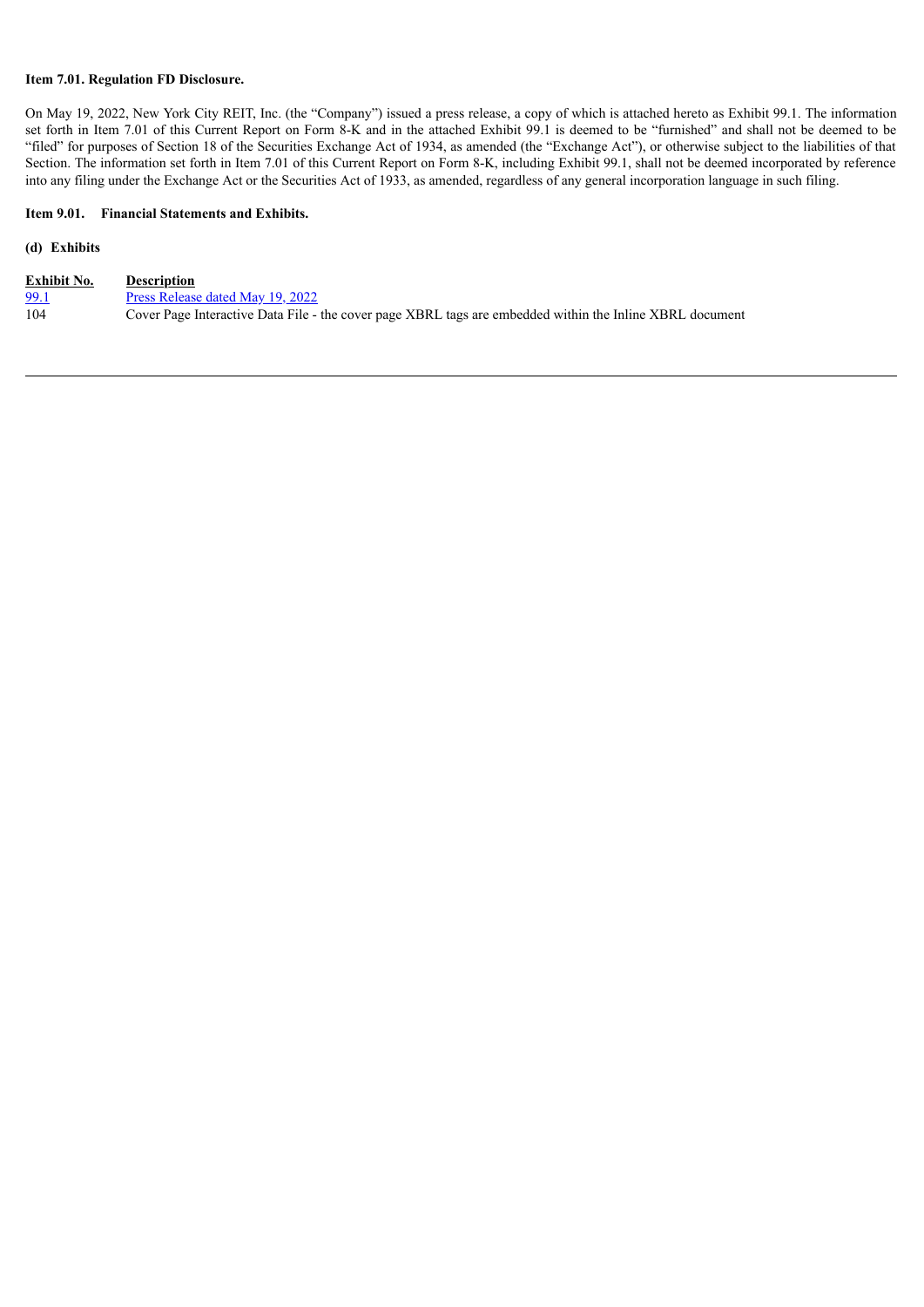# **SIGNATURES**

Pursuant to the requirements of the Securities Exchange Act of 1934, the registrant has duly caused this report to be signed on its behalf by the undersigned hereunto duly authorized.

**New York City REIT, Inc.**

Date: May 19, 2022 By: /s/ Edward M. Weil, Jr.

Edward M. Weil, Jr. *Chief Executive Of icer, President, and Secretary*